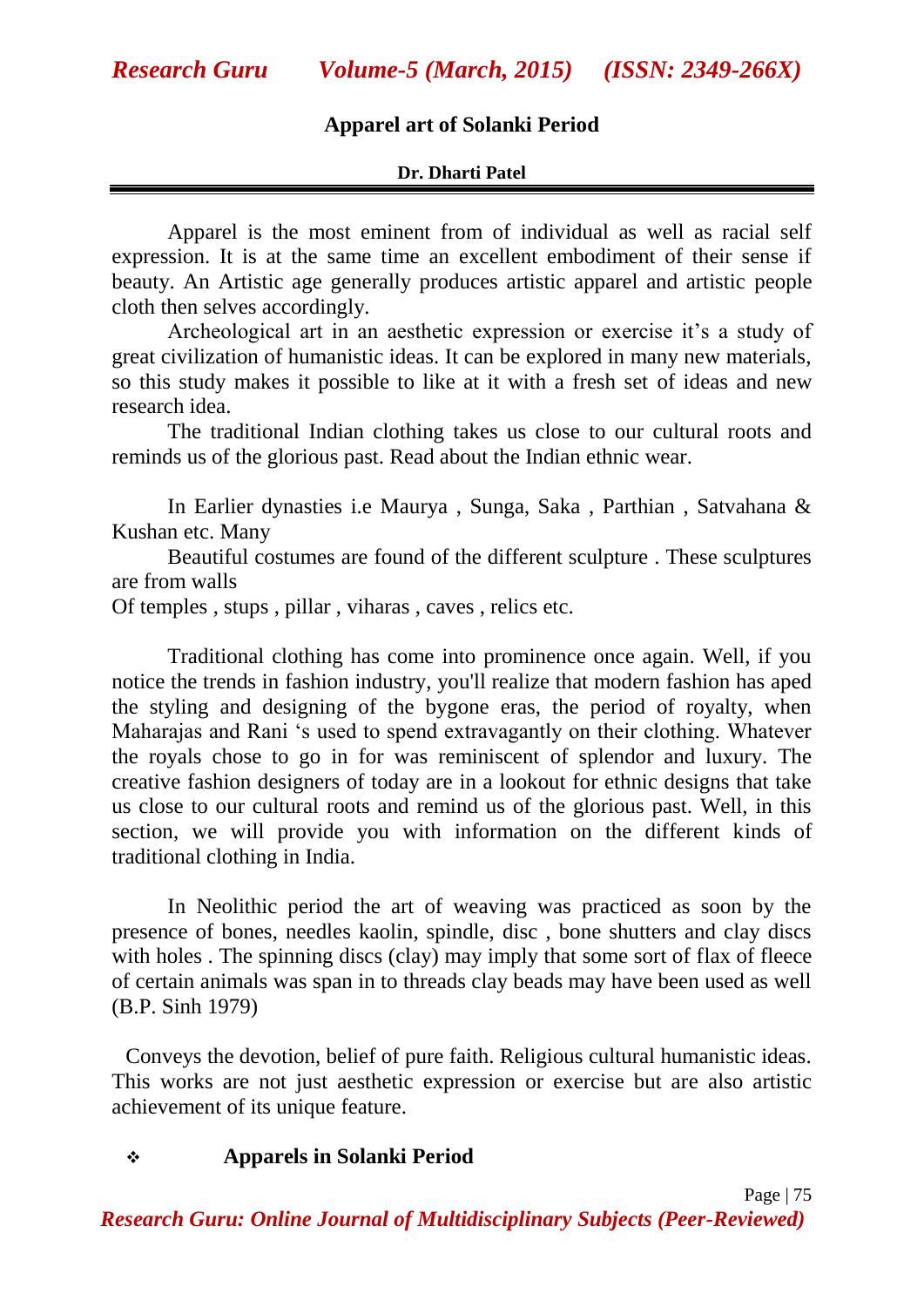In Solanki period was the traditional art period recognized

by harmonious reconciling of the classicist style of the Gujarat emphasizing garments piction the significant future of the late  $9<sup>th</sup>$  century. The images are fully dressed the figures are very beautiful Impressive wide spread  $\&$  highly developed art. This study will developed at the base of monuments of Solanki period i.e. Temples , Torna ( gates) Fort , Water monuments

(i.e. Step well , Lakes and Kunda etc.) The most famous figures are Rani ki Vav . Modhera"s Sun temple , Gumli Temple , sejakpur Navlakha Temple and other losts of Step wall , Fort of Solanki Period monuments.

People wore unstitched costume like " Dhoti " , " Sari " , " Uttariy ", " Dupatta ". it is the common Apparels in Male and Female

Split is Very Common in Male and female Apparels it just like today"s fashion mostly split viewing in Sari , Uttariy and Dhoti .in Every Sculpture we found Split in Apparels.

People of Gujarat used to wear close fitting clothes of cotton wear, white hood cotton & indigo wear the main products of Gujarat.

The costumes in this era costumes are developed and materials are cotton and woolen . cotton was in great demand . The costumes were simple ( i.e. Dhoti or pleated dhoti ). Loin cloth fastened to the waist with Kamarbandh generally tied in bow shaped knot , It was hanging between two legs decorated turban was also used, women wear lower sari with Kamarbandh .

Sari was tight with Narrow strip. The style of this sari is dhoti type likely to call patka.

#### **Male Apparels**

In Apparels from the stone sculpture that various types of upper and lower garment in different ways were worn by male person. Generally one long piece of cloth was used to cover bath upper and lower parts of the body, one for the upper part corresponding to "Uttariy or "Dupatta" and the other for the lower part was with "Dhoti" or "Loin- cloth". There are different types of Dhoti i.e. like that Core. Flying. Hanging etc.

Dhoti is known by different names at different places such a s Laacha in Punjabi, Dhuti in Bangla, Veshti in Tamil, Panche in Kannada, Mundu or Veshti in Malayalam, Dhotar in Marathi, and Pancha in Telugu etc. In Northern parts of India, Dhoti is worn along with Kurta and together the attire is called "Dhoti Kurta".

In Solanki Period, one can spot many men wearing turban. Well, turban is tied not for the sake of fashion, but because it has a lot of significance in the lives of People. The hair turban is a headdress that basically consists of a long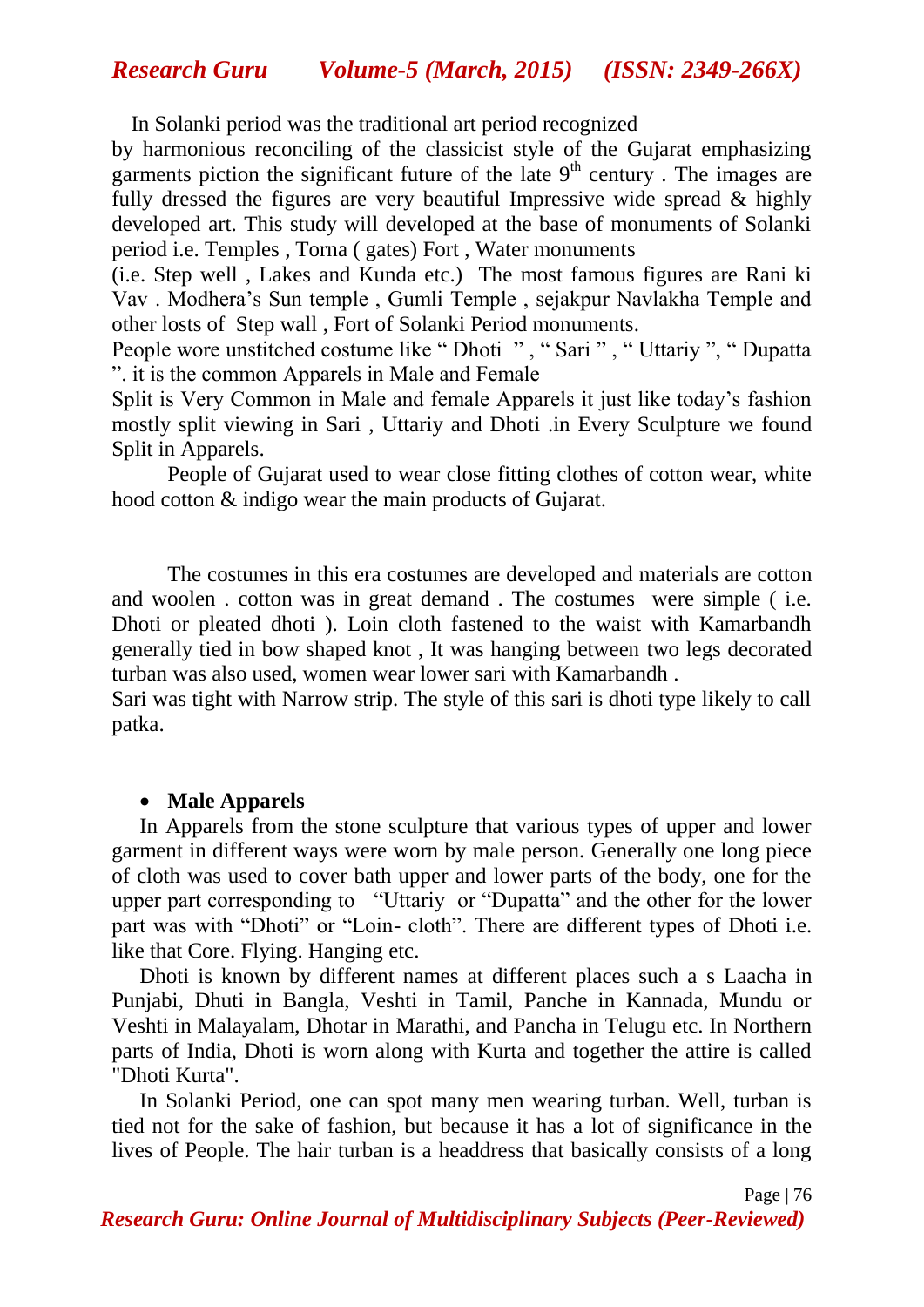*Research Guru Volume-5 (March, 2015) (ISSN: 2349-266X)*

piece of unstitched cloth, which is wrapped around the head. The hair turban used in India is usually 5 meters in length. Each time, the wrapping is unfolded and tied all over again.

We find different types Apparels.

### **Female Apparels**

This possibly explains the greater use of variety and ornamentation in the Apparel patterns of the females as compared to the males. In India the use of dress by women I noticed right from the time of Indus valley. Down to the present day the antiquities of Harappan and Mohenjo-Daro reveal that women wore light and simple dresses.

One at least wears a clock wrapped about the upper part of the body which conceals the arms, but shows the breast and does not extend below the hem of the skirt.

Generally they have been shown wearing scanty skirt almost bare to the waist.

The sculpture however, show different modes of wearing this type of lower garment "Dupatta" , "Uttariy" and "Scarf" was generally thrown over shoulder as an upper garments.

Historians believe the Patola makers originally hail from Jhalna near Aurangabad in South India and migrated to Patan in the 12th century. Kings of the Solanki dynasty used to wear this fabric on religious occasions. The kings of Jhalna never allowed fresh Patolas to be exported out of their state. This irked Kumarpal, a Solanki ruler, who invaded Jhalna and brought about 700 Salvi families. Today, there are just three families left. The future of this art remains in the hands of coming generations of the families. Patan's Patola has been unparalleled and original handy craft in the world. The patola is woven on a primitive hand operated harness loom made out of rosewood and bamboo strips.

The loom lies at a slant , with the left side . The bamboo shuttle is made to move and fro through warp shade. Each well thread is thoroughly examined and matched with each part of

The warp design pattern while weaving .

Before invention of machines, with the help of wisdom and strength this craft was developed, which has special heritage of human culture. Patan's Patolu is a precious heritage worth preserving.

The artist are presenting many different type styles using in sculpture clothes . In a modhera sun temple ,

The commonest type of dress worn by males in rural areas consists of cotton drawers called `chorno` and a short `kediyu` or `angarakhu` covering the upper part of the body. Most of the people especially agriculturists still continue to put on the typical head dress, thickly folded `phento` or turban.